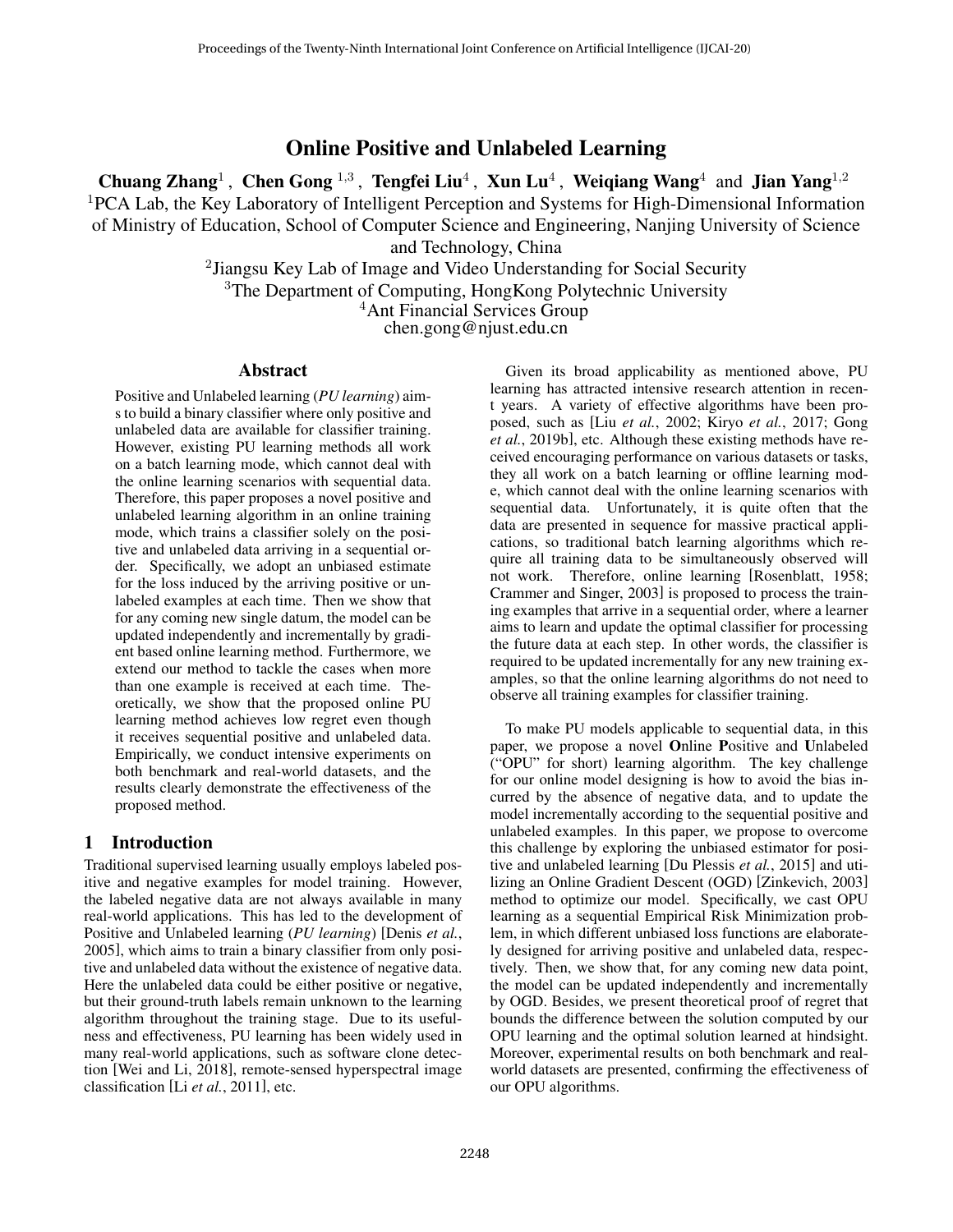# 2 Related Work

This section briefly reviews some typical works on PU learning and online learning, as they are related to this paper.

# 2.1 PU Learning

PU learning has been a popular research topic in machine learning community. Up to now, a variety of PU learning models have been proposed, and they can typically be categorized into three types according to how the unlabeled data are handled.

The methods belonging to the first category deploy a twostep strategy which firstly identifies some reliable negative examples from the unlabeled set, and then employs the reliable negative examples as well as the original positive examples to train a traditional supervised classifier. In this strategy, the first stage is critical and various methods have been developed to find the potential negative examples, such as "Spy Technique" [Liu *et al.*, 2002], 1-DNF method [Yu *et al.*, 2002], and *K*-means based prototype method [Xiao *et al.*, 2011]. The methods belonging to the second category convert PU learning problem to a one-sided label noise learning problem, which directly treat the unlabeled examples as noisy negative ones. Concretely, the original positive examples in the unlabeled set are regarded as mislabeled, while no negative examples are mislabeled as positive ones, and then some effective label noise learning algorithms can be deployed to solve the PU learning problem. The representative works are [Lee and Liu, 2003], [Shi *et al.*, 2018], and [Gong *et al.*, 2019b]. The methods belonging to the last category impose different weights on the loss values incurred by positive examples and also the pseudo-labeling on treating unlabeled examples as positive examples and negative examples, and thus transferring PU learning problem into a cost-sensitive learning problem. The typical works include [Elkan and Noto, 2008; Du Plessis *et al.*, 2014; Du Plessis *et al.*, 2015; Kiryo *et al.*, 2017].

Apart from above-mentioned methods, other representative PU models usually rely on larger-margin theory [Gong *et al.*, 2019a], multi-manifold data structure [Gong *et al.*, 2019c], label disambiguation [Zhang *et al.*, 2019], and sequential minimal optimization [Sansone *et al.*, 2018]. However, as mentioned in the introduction, all above methods are only designed for batch learning mode and cannot be applied to deal with sequential data.

In fact, [Li *et al.*, 2009] has studied PU learning for the data on the fly. However, both their setting and target are very different from ours as they only treat current data as positive while regarding all historical data as unlabeled, to model the interest drift of online customers. Differently, we require that the real labels of positive and unlabeled data should be specified in advance and will not change during the entire online learning process, so that our model coincides with the standard PU learning requirements.

### 2.2 Online Learning

Online learning [Rosenblatt, 1958; Kivinen *et al.*, 2004; Finn *et al.*, 2019] aims to learn from the data arriving in a sequential order. In general, existing online learning algorithms mainly fall into two categories according to the model updating strategy, namely the first-order-based online learning and the second-order-based online learning.

The first-order-based online learning algorithms only exploit the first order feature information. Representative works include Perceptron [Rosenblatt, 1958; Freund and Schapire, 1999], Relaxed Online Maximum Margin Algorithm [Li and Long, 2000], and Passive-Aggressive algorithm [Crammer *et al.*, 2006]. Apparently, the performances of these algorithms are limited, for only the first-order information is deployed. In recent years, some second-order-based online learning algorithms have been elaborately designed to improve the performance of first-order-based algorithms. Generally, the second-order-based algorithms can significantly outperform the first-order-based algorithms by exploring the second-order information, such as the covariance matrix of the feature information. Representative works are the secondorder Perceptron [Cesa-Bianchi *et al.*, 2005], Confidence-Weighted learning [Dredze *et al.*, 2008], and Adaptive Regularization of Weights Learning [Crammer *et al.*, 2009].

However, the aforementioned algorithms are not applicable to the PU learning problem studied in this paper, and this motivates us to seek for a novel online training strategy for tackling the OPU learning problem.

# 3 Preliminaries on Batch-mode PU Learning

In this section, we review the formal setting for traditional batch-mode PU learning, which helps to explain our designed online algorithm in Section 4.

Consider a binary classification problem, where  $\mathbf{x} \in \mathbb{R}^d$ denotes a d-dimensional pattern and  $y \in \{1, -1\}$  is the corresponding class label. Let  $p(\mathbf{x}, y)$  be the underling joint density of  $(x, y)$ , and the class-conditional densities regarding positive class and negative class can be written as  $p_p(\mathbf{x}) =$  $p(\mathbf{x}|y = 1)$  and  $p_n(\mathbf{x}) = p(\mathbf{x}|y = -1)$ , respectively, where  $p(x)$  denotes the marginal density regarding unlabeled data. Furthermore, given  $\pi = p(y = 1)$  as the positive class-prior probability, we have that  $p(y = -1) = 1 - \pi$ . Since an unlabeled dataset consists of positive and negative examples, we know that  $p(\mathbf{x}) = \pi p(\mathbf{x}|y=1) + (1-\pi)p(\mathbf{x}|y=-1)$ .

Assume that we have a positive dataset  $P$  and an unlabeled dataset  $U$  independent and identically drawn from an unknown distribution  $D$  as

$$
\mathcal{P}:=\left\{\mathbf{x}_i^{\rm{p}}\right\}_{i=1}^{n_{\rm{p}}}\sim p(\mathbf{x}|y=1),\quad \mathcal{U}:=\left\{\mathbf{x}_j^{\rm{u}}\right\}_{j=1}^{n_{\rm{u}}}\sim p(\mathbf{x}),
$$

where  $n_{\rm p}$  and  $n_{\rm u}$  are the size of positive dataset and unlabeled dataset, respectively. The goal of PU learning is to learn a classifier  $g(x)$  that assigns a label  $\hat{y}$  to a new pattern x as  $\hat{y} = \text{sign}(q(\mathbf{x}))$ . It has been widely acknowledged that the Bayes optimal classifier  $g_{\star}(\mathbf{x})$  can be obtained by minimizing the following classification risk, namely

$$
R(g) = \mathbb{E}_{(\mathbf{X}, Y) \sim p(\mathbf{x}, y)} [\ell_{0-1}(Y g(\mathbf{X}))]
$$
  
=  $\pi \mathbb{E}_{p} [\ell_{0-1}(g(\mathbf{X}))] + (1-\pi) \mathbb{E}_{n} [\ell_{0-1}(-g(\mathbf{X}))],$  (1)

where  $(X, Y)$  are corresponding random variables of  $(x, y)$ ,  $\mathbb{E}_{\mathrm{p}}[\cdot] = \mathbb{E}_{\mathbf{X} \sim p_{\mathrm{p}}(x)}[\cdot], \mathbb{E}_{\mathrm{n}}[\cdot] = \mathbb{E}_{\mathbf{X} \sim p_{\mathrm{n}}(x)}[\cdot],$  and  $\ell_{0-1}(\cdot)$  is the zero-one loss formulated as  $\ell_{0-1}(z) = \frac{1}{2} - \frac{1}{2}$  sign(z) with z being the variable.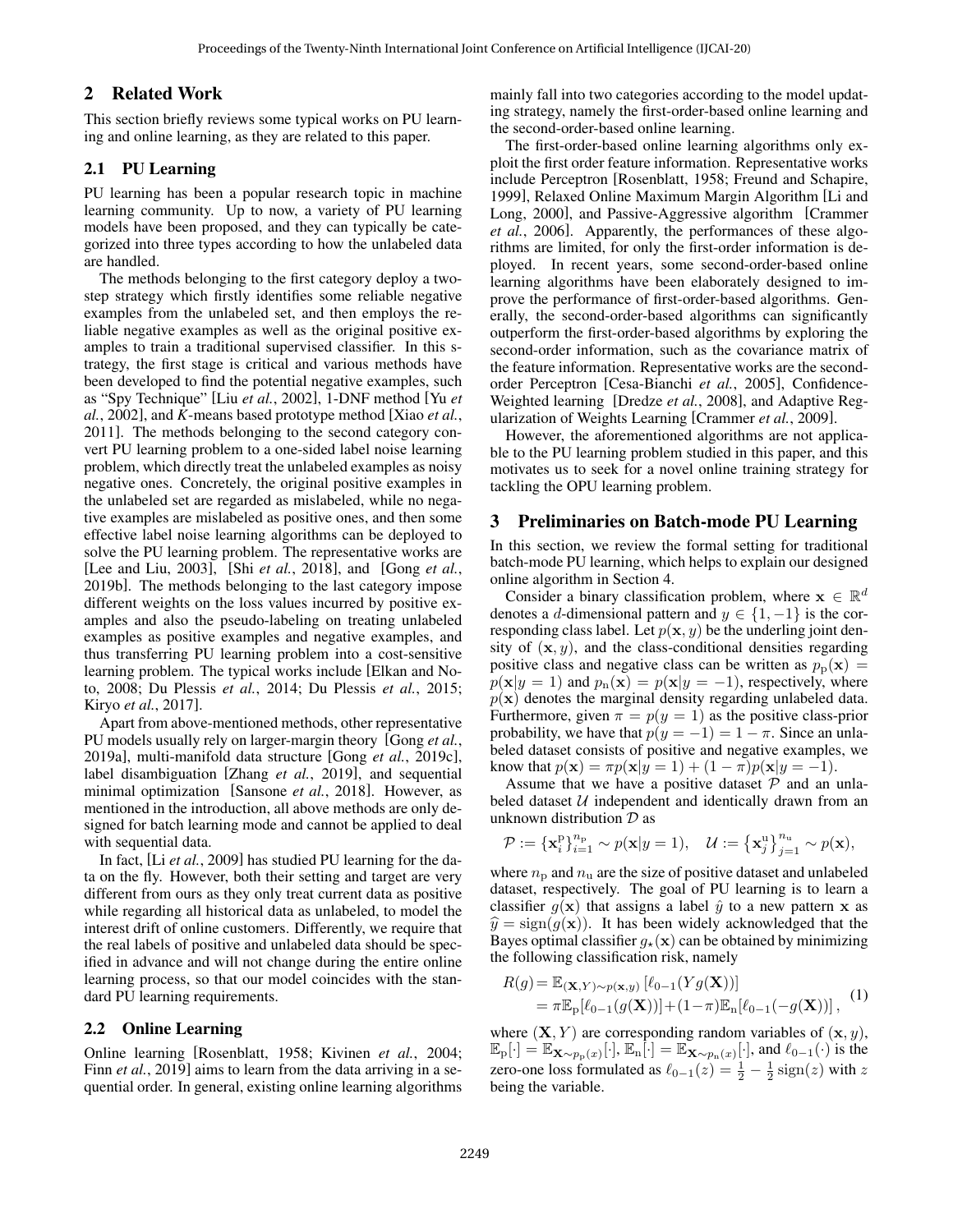Thanks to the availability of positive and negative examples in the traditional fully supervised learning, the expectations  $\mathbb{E}_{p} [l_{0-1}(g(\mathbf{X}))]$  and  $\mathbb{E}_{p} [l_{0-1}(-g(\mathbf{X}))]$  in Eq. (1) can be estimated through the corresponding example averages. However, there are no negative examples available for PU learning, therefore  $\mathbb{E}_{n}$  [ $\ell_{0-1}(-g(\mathbf{X}))$ ] cannot be estimated directly. To solve this problem, [Du Plessis *et al.*, 2015] proposed to estimate  $\mathbb{E}_{n}$  [ $\ell_{0-1}(-g(\mathbf{X}))$ ] indirectly from weighted  $\mathbb{E}_{p}$  [ $\ell_{0-1}(-g(\mathbf{X}))$ ] and  $\mathbb{E}_{u}$  [ $\ell_{0-1}(-g(\mathbf{X}))$ ]. Based on the fact that  $p(\mathbf{x}) = \pi p(\mathbf{x}|y=1) + (1-\pi)p(\mathbf{x}|y=-1)$ , we can obtain

$$
\mathbb{E}_{\mathbf{u}}\left[\ell_{0-1}(-g(\mathbf{X}))\right] = \pi \mathbb{E}_{\mathbf{p}}\left[\ell_{0-1}(-g(\mathbf{X}))\right] + (1-\pi)\mathbb{E}_{\mathbf{n}}\left[\ell_{0-1}(-g(\mathbf{X}))\right],\tag{2}
$$

where  $\mathbb{E}_{\mathbf{u}}[\cdot]$  denotes the expectation over  $p(\mathbf{x})$ . Therefore, the risk  $R(g)$  in PU learning can be approximated by

$$
R(g) = \pi \mathbb{E}_{\mathbf{p}} [\ell_{0-1}(g(\mathbf{X}))]
$$
  
+  $\mathbb{E}_{\mathbf{u}} [\ell_{0-1}(-g(\mathbf{X}))] - \pi \mathbb{E}_{\mathbf{p}} [\ell_{0-1}(-g(\mathbf{X}))]$   
=  $\pi \mathbb{E}_{\mathbf{p}} [\ell_{0-1}(g(\mathbf{X})) - \ell_{0-1}(-g(\mathbf{X}))]$   
+  $\mathbb{E}_{\mathbf{u}} [\ell_{0-1}(-g(\mathbf{X}))].$  (3)

From the equation above, we can see that the risk for PU learning consists of a composite loss for positive examples *i.e.*,  $\ell_{0-1}(g(\mathbf{X})) - \ell_{0-1}(-g(\mathbf{X}))$ , and an ordinary loss for unlabeled examples, *i.e.*,  $\ell_{0-1}(-g(\mathbf{X}))$ .

[Du Plessis *et al.*, 2015] showed that a loss function  $\ell(z)$ will lead to a convex PU learning model if it satisfies the linear-odd property, namely  $\ell(z) - \ell(-z) = -z$ , and the feasible  $\ell(z)$  can be *double hinge loss*, *square loss*, and *logistic loss*. In our method, the performance of different loss functions with linear-odd property will be discussed in Section 6.

# 4 The Proposed OPU Method

Let us consider the problem setting of online positive and unlabeled classification task. Let  $\{(\mathbf{x}_t, y_t)|t = 1, \ldots, T\}$  be a sequence of input examples under a potential distribution  $D$ , where  $\mathbf{x}_t \in \mathbb{R}^d$  is a pattern of d dimension received at the t-th time,  $y_t \in \{1,0\}$  is the observed class label of corresponding pattern, and  $T$  is the number of training rounds across the whole training stage. Here, we take  $y = 1$  for positive examples and  $y = 0$  for unlabeled examples. The goal of OPU classification is to learn a linear classifier  $g(\mathbf{x}_t) = \mathbf{w}_t^{\top} \cdot \mathbf{x}_t$ , where  $\mathbf{w}_t \in \mathbb{R}^d$  is the weight vector at the t-th time during the training stage.

### 4.1 Basic OPU with Single Coming Datum

We cast our OPU learning as sequential Empirical Risk Minimization problem, of which the main idea is to propose an unbiased estimate for the loss induced by the received training examples at each time. Specifically, our goal is to develop an OPU learning algorithm which approximates the risk presented in Eq. (3).

Given a surrogate loss function with linear-odd property  $\ell(z)$ , Eq. (3) turns to be a convex optimization problem as

$$
R(g) = \pi \mathbb{E}_{\mathbf{p}} \left[ \ell(g(\mathbf{X})) - \ell(-g(\mathbf{X})) \right] + \mathbb{E}_{\mathbf{u}} \left[ \ell(-g(\mathbf{X})) \right]
$$
  
=  $\pi \mathbb{E}_{\mathbf{p}}[-g(\mathbf{X})] + \mathbb{E}_{\mathbf{u}}[\ell(-g(\mathbf{X}))],$  (4)

### Algorithm 1 Basic OPU with single coming datum

**Input:** The penalty parameter  $\lambda$ ;

1: Initialize  $\mathbf{w}_0 \leftarrow \mathbf{0}$ ;

- 2: for  $t = 1, 2, ..., T$  do 3: Receive a training example  $(\mathbf{x}_t, y_t)$ ;
- 4: Set learning rate  $\eta_t = \frac{1}{\lambda t}$ ;
- 5: if  $y_t = 1$  then
- 6: Calculate the gradient  $\nabla_t = -\pi g'(\mathbf{x}_t) + \lambda \mathbf{w}_t;$
- 7: else
- 8: Calculate the gradient  $\nabla_t = \ell'(-g(\mathbf{x}_t)) + \lambda \mathbf{w}_t;$
- 9: **end if**<br>10: **Updat**
- Update  $\mathbf{w}_t \leftarrow \Pi_{\mathcal{W}}(\mathbf{w}_{t-1} \eta_t \nabla_t);$
- 11: end for

**Output:** The latest classifier parameter  $w_T$ .

which can be rewritten as an average of a set of training examples, namely

$$
R(g) = -\frac{\pi}{n_{\rm p}} \sum_{i=1}^{n_{\rm p}} g(\mathbf{x}_i) + \frac{1}{n_{\rm u}} \sum_{j=1}^{n_{\rm u}} \ell(-g(\mathbf{x}_j)).
$$
 (5)

Now, we reformulate the risk estimation for each individual training example received at the t-th time, *i.e.*,

$$
R_t(g) = -\pi 1_{y_t=1} g(\mathbf{x}_t) + 1_{y_t=0} \ell(-g(\mathbf{x}_t)), \qquad (6)
$$

where  $\mathbb{1}_{\binom{n}{k}}$  is an indicator function which equals to one if its argument is true, and zero otherwise. Using this representation, we can directly apply the gradient descent based online learning method to solve OPU learning problem. Formally, given a linear-in-parameter classifier  $g(\mathbf{x}_t) = \mathbf{w}_t^{\top} \cdot \mathbf{x}_t$ , the regularized objective function of Eq. (6) can be written as

$$
f(\mathbf{w}_t) = R_t(g) + \frac{\lambda}{2} \|\mathbf{w}_t\|_2^2
$$
  
= 
$$
-\pi \mathbb{1}_{y_t=1} g(\mathbf{x}_t) + \mathbb{1}_{y_t=0} \ell(-g(\mathbf{x}_t)) + \frac{\lambda}{2} \|\mathbf{w}_t\|_2^2,
$$
 (7)

where the first term and the second term are the losses induced by the received positive and negative examples, and the last term is an  $L_2$  regularizer to avoid overfitting with  $\lambda$ being a nonnegative penalty parameter.

Then, we consider the unbiased gradient  $\nabla_t$  of the above objective function in presence of the  $t$ -th coming data, which is given by

 $\nabla_t = -\pi \mathbb{1}_{y_t=1} g'(\mathbf{x}_t) + \mathbb{1}_{y_t=0} \ell'(-g(\mathbf{x}_t)) + \lambda \mathbf{w}_t,$  (8) where  $g'(\cdot)$  and  $l'(\cdot)$  are the corresponding derivatives. Therefore, we can update  $\mathbf{w}_t \leftarrow \Pi_{\mathcal{W}}(\mathbf{w}_{t-1} - \eta_t \nabla_t)$  using a step size of  $\eta_t$ , where  $\Pi_{\mathcal{W}}(\mathbf{w})$  is a projection step defined as  $\Pi_{\mathcal{W}}(\mathbf{w}) = \arg \min_{\mathbf{w}' \in \mathcal{W}} \|\mathbf{w} - \mathbf{w}'\|$ , with W being a feasible set of w. After a predetermined number  $T$  of iterations, we output the  $w_T$  in the last iteration. Algorithm 1 concludes the overall OPU algorithm with single coming datum.

### 4.2 Extended OPU with Multiple Coming Data

Practically, we may also meet the cases that the data come in groups, so we extend our basic OPU learning algorithm to enable it to process a set of examples for one time.

To be exact, given a small training set  $I_t = \{(\mathbf{x}_i, y_i)\}_{i=1}^b$ with the size of  $b$   $(b > 1)$  at time  $t$   $(t = 1, 2, \ldots, T)$ , the regularized objective function can be formulated as

$$
f_{I_t}(\mathbf{w}_t) = R_{I_t}(g) + \frac{\lambda}{2} ||\mathbf{w}_t||_2^2, \tag{9}
$$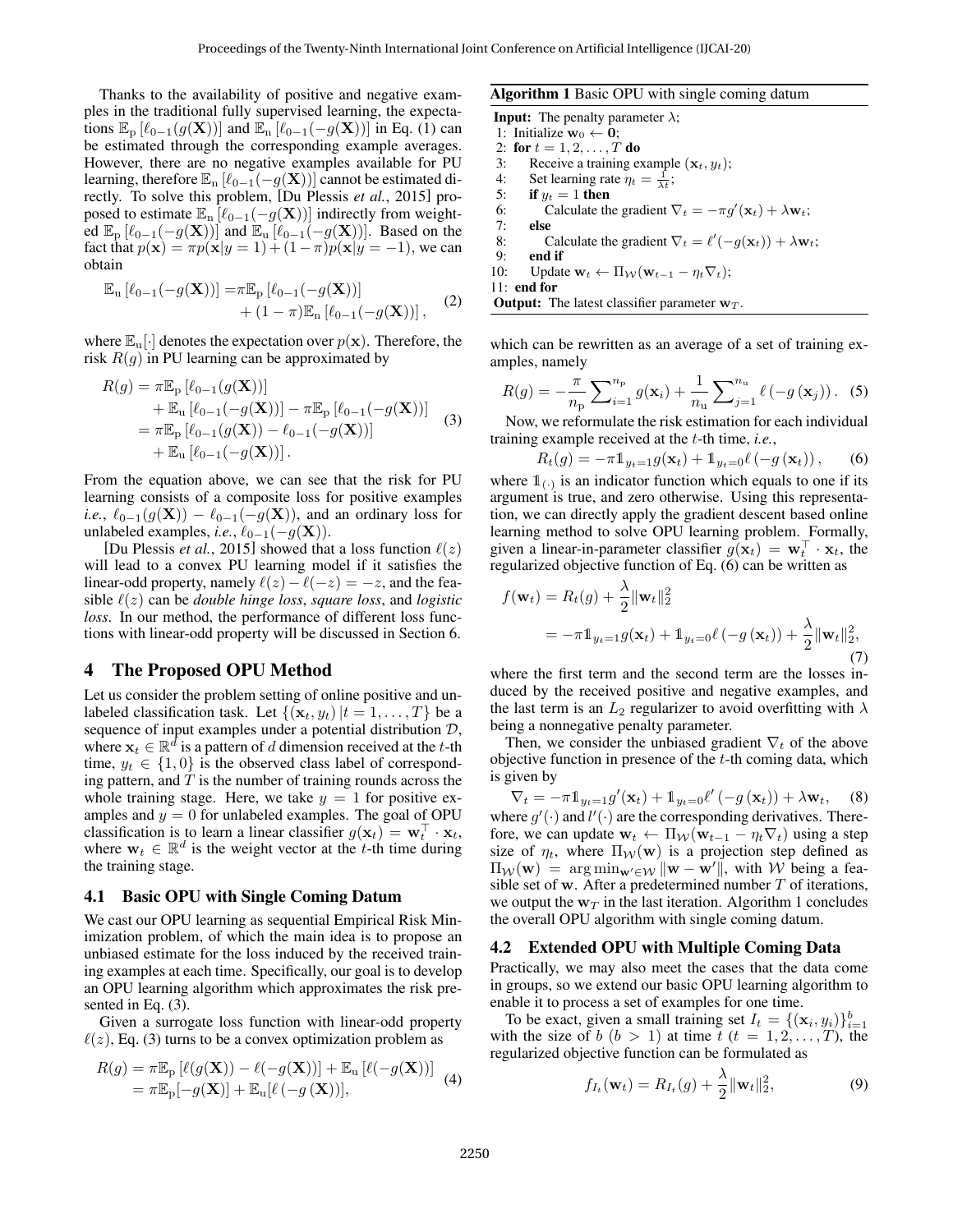where  $R_{I_t}(g)$  is the risk averages of corresponding positive and unlabeled examples, defined as

$$
R_{I_t}(g) = \frac{1}{b} \sum_{i=1}^{b} (-\pi \mathbb{1}_{y_i=1} g(\mathbf{x}_i) + \mathbb{1}_{y_i=0} \ell(-g(\mathbf{x}_i))),
$$

Now, we rewrite the objective function  $f_{I_t}(\mathbf{w}_t)$  by adding a conservative constraint  $\frac{\gamma_t}{2} \|\mathbf{w}_t - \mathbf{w}_{t-1}\|_2^2$  [Li *et al.*, 2014], and obtain as

$$
\phi_{I_t}(\mathbf{w}_t) = f_{I_t}(\mathbf{w}_t) + \frac{\gamma_t}{2} ||\mathbf{w}_t - \mathbf{w}_{t-1}||_2^2
$$
  
=  $\frac{1}{b} \sum_{i=1}^b (-\pi \mathbf{1}_{y_i=1} g(\mathbf{x}_i) + \mathbf{1}_{y_i=0} \ell(-g(\mathbf{x}_i)))$   
+  $\frac{\lambda}{2} ||\mathbf{w}_t||_2^2 + \frac{\gamma_t}{2} ||\mathbf{w}_t - \mathbf{w}_{t-1}||_2^2,$  (10)

where  $\lambda$  is a nonnegative trade-off parameter and  $\gamma_t$  is a conservative coefficient related to  $\lambda$ . The first term is the unbiased loss estimator for PU learning aiming to achieve full utilization of this the currently coming set, the second term is an  $L_2$  regularizer to avoid overfitting, and the last term is a conservative constraint which limits dramatic changes of the weight vector to avoid overutilization.

For  $(\mathbf{x}_i, y_i) \in I_t, i = 1, \dots, b$ , by computing the unbiased gradient of the above approximate objective Eq. (10), we have

$$
\nabla_{I_t} = \frac{1}{b} \sum_{i=1}^{b} \left( -\pi \mathbb{1}_{y_i=1} g'(\mathbf{x}_i) + \mathbb{1}_{y_i=0} \ell'(-g(\mathbf{x}_i)) \right) + \lambda \mathbf{w}_t + \gamma_t (\mathbf{w}_t - \mathbf{w}_{t-1}).
$$
\n(11)

By following the gradient descent based online learning method, the learning parameter can be effectively updated as  $\mathbf{w}_t \leftarrow \Pi_{\mathcal{W}}(\mathbf{w}_{t-1} - \eta_t \nabla_{I_t}),$  with  $\eta_t$  being the learning rate.

Furthermore, compared with the basic OPU algorithm with single coming datum, another benefit brought by the extended OPU algorithm is that an  $\mathcal{O}(1/b)$  variance reduction can be achieved if  $b$  ( $b > 1$ ) training examples are presented each time [Dekel *et al.*, 2012].

# 5 Theoretical Analysis

In this section, we are going to analyze the regret bound of the proposed OPU learning method, which measures the difference between the cumulative loss of our predictions and the cumulative loss of the optimal predictor  $w_{\star}$ . To be specific, we first bound the regret of our basic OPU algorithm which updates the model with one example per time, and then we bound the regret of the extended OPU algorithm which updates the model with  $b (b > 1)$  arrived examples.

#### 5.1 Regret for Basic OPU Algorithm

When only one example is processed at each time, we have the following theorem for the regret bound:

**Theorem 1.** Let  $f_1, \ldots, f_T$  be a sequence of  $\lambda$ -strongly con*vex functions. Let* W *be a closed convex set and define*  $\Pi_{\mathcal{W}}(\mathbf{w}) = \arg \min_{\mathbf{w}' \in \mathcal{W}} \|\mathbf{w} - \mathbf{w}'\|$ . Let  $\mathbf{w}_0, \dots, \mathbf{w}_T$  be a *sequence of vectors such that*  $w_0 \in W$  *and for*  $t \geq 0$ *,*  $\mathbf{w}_t = \Pi_{\mathcal{W}} (\mathbf{w}_{t-1} - \eta_t \nabla_t)$ , with  $\nabla_t$  being the unbiased gra*dient of*  $f_t$  *at*  $\mathbf{w}_t$ *. Assume that for all t,*  $\|\nabla_t\| \leq G$ *, we have* 

$$
Regret_T(f(\mathbf{w})) \le \frac{G^2}{2\lambda}(1 + \log T). \tag{12}
$$

*Proof.* Let  $\mathbf{w}_\star \in \arg \min_{\mathbf{w} \in \mathcal{W}} \sum_{t=1}^T f_t(\mathbf{w})$ . By recalling the definition of regret, we have

Regret<sub>T</sub>
$$
(f(\mathbf{w})) = \sum_{t=1}^{T} f_t(\mathbf{w}_t) - \sum_{t=1}^{T} f_t(\mathbf{w}_\star)
$$
. (13)

Since  $f_t$  is  $\lambda$ -strongly convex, we get the following inequality,

$$
f_t(\mathbf{w}_\star) \geq f_t(\mathbf{w}_t) + \nabla_t^\top (\mathbf{w}_t - \mathbf{w}_\star) + \frac{\lambda}{2} ||\mathbf{w}_t - \mathbf{w}_\star||^2
$$
. (14)

Rearranging Eq. (14), we get

$$
f_t(\mathbf{w}_\star) - f_t(\mathbf{w}_t) \geq \nabla_t^{\top} (\mathbf{w}_t - \mathbf{w}_\star) + \frac{\lambda}{2} ||\mathbf{w}_t - \mathbf{w}_\star||^2
$$

Following Zinkevichs analysis [Zinkevich, 2003], we are going to upper-bound  $\nabla_t^{\top} (\mathbf{w}_t - \mathbf{w}_*)$ . According to the properties of projections [Hazan *et al.*, 2007], we have,

$$
\|\mathbf{w}_{t} - \mathbf{w}_{\star}\|^{2} = \|\Pi\left(\mathbf{w}_{t-1} - \eta_{t}\nabla_{t}\right) - \mathbf{w}_{\star}\|^{2}
$$
  
\$\leq \|\mathbf{w}\_{t-1} - \eta\_{t}\nabla\_{t} - \mathbf{w}\_{\star}\|^{2}\$. (15)

.

Hence,

$$
\|\mathbf{w}_{t} - \mathbf{w}_{\star}\|^{2} \leq \|\mathbf{w}_{t-1} - \mathbf{w}_{\star}\|^{2} + \eta_{t}^{2} \|\nabla_{t}\|^{2}
$$
  
-2 $\eta_{t} \nabla_{t}^{\top} (\mathbf{w}_{t-1} - \mathbf{w}_{\star}).$  (16)

After rearranging the above equation and using the assumption  $\|\nabla_t\| \leq G$ , we obtain

$$
2\nabla_t^{\top}(\mathbf{w}_{t-1} - \mathbf{w}_{\star}) \leq \frac{1}{\eta_t} (\|\mathbf{w}_{t-1} - \mathbf{w}_{\star}\|^2 - \|\mathbf{w}_t - \mathbf{w}_{\star}\|^2) + \eta_t G^2.
$$
\n(17)

By comparing Eq. (14) and Eq. (17), and summing up Eq. (17) from  $t = 1$  to T with  $\eta_t = 1/(\lambda t)$ , we have

$$
\sum_{t=1}^{T} f_t(\mathbf{w}_t) - f_t(\mathbf{w}_\star)
$$
  
\n
$$
\leq \frac{1}{2} \sum_{t=1}^{T} ||\mathbf{w}_t - \mathbf{w}_\star||^2 \left(\frac{1}{\eta_t} - \frac{1}{\eta_{t-1}} - \lambda\right) + \frac{G^2}{2} \sum_{t=1}^{T} \eta_t
$$
  
\n
$$
\leq 0 + \frac{G^2}{2} \sum_{t=1}^{T} \frac{1}{\lambda t} \leq \frac{G^2}{2\lambda} (1 + \log T),
$$
 (18)  
\nwhich concludes the proof.

which concludes the proof.

### 5.2 Regret for Extended OPU Algorithm

When a set of examples are processed at each time, we have the following theorem for the regret bound:

**Theorem 2.** Let  $\{I_t\}_{t=1}^T$  be the received training sets of the *learning algorithm, with each training set consisting of* b *(*b > 1) training examples. Let  $f_{I_1}, \ldots, f_{I_T}$  be a sequence of  $\lambda$ *strongly convex functions. Let* W *be a feasible set of* w*, and*  $\mathbf{w}_0, \ldots, \mathbf{w}_T$  *be a sequence of vectors such that*  $\mathbf{w}_0 \in \mathcal{W}$ and  $\mathbf{w}_\star \in \arg \min_{\mathbf{w} \in \mathcal{W}} \sum_{t=1}^T f_{I_t}(\mathbf{w})$ *. Assume that for all t*,  $\sup_{\mathbf{w}\in \mathcal{W}} \|\nabla f_{I_t}(\mathbf{w}_t) - \nabla f(\mathbf{w})\|_2^2 \leq A^2$ , we have

$$
\operatorname{Regret}_{T}(f_I(\mathbf{w})) \le \frac{\lambda \left\| \mathbf{w}_\star - \mathbf{w}_0 \right\|_2^2}{2\sqrt{b}} + \frac{A^2(1 + \log T)}{\lambda b}.
$$
 (19)

*Proof.* By using the definition of regret, in this case we have

Regret<sub>T</sub>
$$
(f_I(\mathbf{w})) = \sum_{t=1}^T f_{I_t}(\mathbf{w}_t) - \sum_{t=1}^T f_{I_t}(\mathbf{w}_\star).
$$
 (20)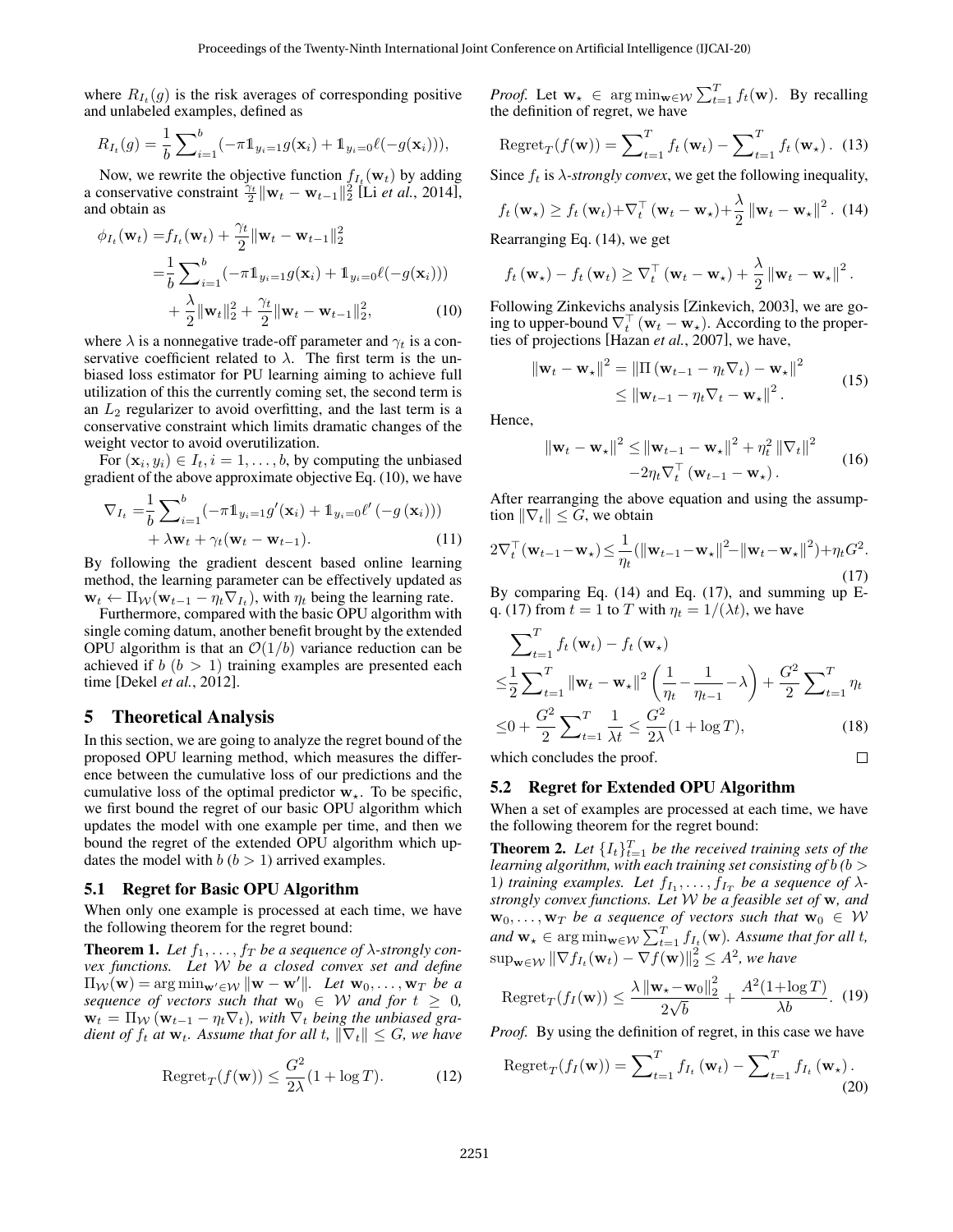$\Box$ 

According to Theorem 1 in [Li *et al.*, 2014], assumed that  $f_{I_t}(\mathbf{w}_t)$  is  $\lambda$ -convex for all t and the updating parameter is chosen as  $\gamma_t = \gamma + \lambda t$ , we have that for all  $\mathbf{w}_\star \in \mathcal{W}$ ,

$$
\sum_{t=1}^{T} (f_{I_t}(\mathbf{w}_t) - f_I(\mathbf{w}_\star)) \leq \frac{\gamma}{2} ||\mathbf{w}_\star - \mathbf{w}_0||_2^2 + \frac{A^2}{b} \sum_{t=1}^{T} \frac{1}{\gamma_t}.
$$
\n(21)

For strongly convex objective function, one may choose  $\gamma =$  $(\lambda A)/(\sqrt{b} \|\mathbf{w}_{\star} - \mathbf{w}_0\|_2)$  to minimize the upper bound in Eq. (21). Since the variance decreases with  $\mathcal{O}(1/b)$  for each set of coming data, we see that the choice of  $\gamma$  in Eq. (21) with  $\gamma = \mathcal{O}(1/\sqrt{b})$  is appropriate. We can easily get the following aggregated regret bound with simple algebra,

$$
\sum_{t=1}^{T} (f_{I_t}(\mathbf{w}_t) - f_I(\mathbf{w}_\star))
$$
\n
$$
\leq \frac{\gamma}{2} ||\mathbf{w}_\star - \mathbf{w}_0||_2^2 + \frac{A^2}{b} \sum_{t=1}^{T} \frac{1}{\gamma_t}
$$
\n
$$
= \frac{\gamma}{2} ||\mathbf{w}_\star - \mathbf{w}_0||_2^2 + \frac{A^2}{b} \sum_{t=1}^{T} \frac{1}{\gamma + \lambda t}
$$
\n
$$
\leq \frac{\gamma}{2} ||\mathbf{w}_\star - \mathbf{w}_0||_2^2 + \frac{A^2}{b} \sum_{t=1}^{T} \frac{1}{\lambda t}
$$
\n
$$
\leq \frac{\lambda ||\mathbf{w}_\star - \mathbf{w}_0||_2^2}{2\sqrt{b}} + \frac{A^2(1 + \log T)}{\lambda b},
$$
\n(22)

which completes the proof.

From Theorems 1 and 2, we see that the regret bound for our basic OPU algorithm is the order of  $\mathcal{O}(\log T)$ , and that for our extended OPU is  $\mathcal{O}((\log T)/b)$ , which improves the regret bound of the basic OPU algorithm with  $\mathcal{O}(1/b)$ . Therefore, the models finally obtained by our method are very close to the ideal solution  $w_{\star}$ .

# 6 Experiments

In this section, we first study the performance of the proposed method on benchmark and real-world datasets, and then investigate the parametric sensitivity of the pre-tuned parameter in our model.

# 6.1 Compared Algorithms

In our experiments, two different loss functions with linearodd property are discussed, *i.e.*, double hinge loss  $\ell_{DH}(z) =$  $\max(-z, \max(0, \frac{1}{2} - \frac{1}{2}z))$  and square loss  $\ell_{SL}(z)$  =  $\frac{1}{4}(z-1)^2 - \frac{1}{4}$ . The following methods are compared:

- UPU: Unbiased PU learning, a batch-mode PU learning algorithm [Du Plessis *et al.*, 2015], which can be deemed as the performance upper bound of our OPU algorithm.
- OPU $_{DH}$ : The proposed basic OPU algorithm with single coming datum in Sec. 4.1 using double hinge loss.
- OPU $_{SL}$ : The proposed basic OPU algorithm with single coming datum in Sec. 4.1 using square loss.
- $\overline{OPU}_{DH}$ : The proposed extended OPU algorithm with multiple coming data in Sec. 4.2 using double hinge loss.
- **OPU**<sub>SL</sub>: The proposed extended OPU algorithm with multiple coming data in Sec. 4.2 using square loss.

### 6.2 Benchmark Datasets

We conduct experiments on a variety of benchmark datasets from OpenML machine learning repositories<sup>1</sup>. To be specific, four binary datasets are adopted for algorithm evaluation including *Vote*, *Australian*, *Mushroom*, and *Phishing*, and their brief information is presented in Table 1.

For each dataset, we randomly choose  $r = 20\%, 30\%,$  and 40% positive examples as well as all negative examples as unlabeled and leave the rest positive examples as labeled. Under each r, we conduct five-fold cross validation on every compared method and report the average accuracy and standard deviation over the five independent implementations. As a result, each model under a certain implementation is trained with 80% examples and then tested on the rest 20% examples. Moreover, all data features are normalized to  $[-1, 1]$ in advance, and the formation of training set is kept identical for all compared methods to ensure fair comparison. In our experiments, the class prior of positive examples  $\pi$  is assumed to be known during training for all the compared methods, which is also assumed by the existing PU learning works such as [Du Plessis *et al.*, 2015; Kiryo *et al.*, 2017; Gong *et al.*, 2019b]. In practice,  $\pi$  can be obtained by experience or some domain-specific prior knowledge. Besides, the parameters of every algorithm have been carefully tuned on the validation set to achieve the best performance. In our OPU, we choose the regularization parameter  $\lambda$  from  $\{10^{-6}, \ldots, 10^{2}\}$ . For UPU, the regularization parameter  $\lambda$  is chosen from  $\{10^{-3}, \ldots, 10^{1}\}$ . For our extended OPU algorithms including  $\overline{OPU}_{DH}$  and  $\overline{OPU}_{SL}$ , 5% training examples of the whole examples are selected to form the set of input data at each time.

The obtained test accuracies are reported in Table 1. We can find that the extended OPU algorithms  $OPU_{DH}$  and  $\overline{OPU}_{SL}$  usually achieve higher accuracies than the basic OP-U algorithms  $OPU_{DH}$  and  $OPU_{SL}$ , and the OPU algorithms using double hinge loss often outperform the OPU algorithms using square loss. Besides, the performances of our OPU algorithms are very close to the performance of batch-mode PU learning method (*i.e.*, UPU), and in some cases our OPU algorithm can perform even better than UPU, which suggests the effectiveness of the proposed method.

### 6.3 Real-world Datasets

Here, we investigate the performance of the compared methods on image classification tasks. Concretely, *CIFAR-10* [Krizhevsky and Hinton, 2009] and *SVHN* [Netzer *et al.*, 2011] are chosen to evaluate their performance. *CIFAR-10* consists of 60000  $32 \times 32$  natural images in 10 classes with each class containing 6000 images. We choose the images of transportation tools ('airplane', 'auto mobile', 'ship', and 'truck') as negative, and regard the images of animals ('bird', 'cat', 'deer', 'dog', 'frog', and 'horse') as positive. Therefore, there are 24000 positive examples and 36000 negative examples in total. *SVHN* consists of 99289 32 ∗ 32 digit images in 10 classes*i.e.*, the digits '0'-'9', where the negative set is formed by the digit images '1'-'5', and the rest digit images compose the positive set. As a result, we get 34699 positive

<sup>1</sup> https://www.openml.org/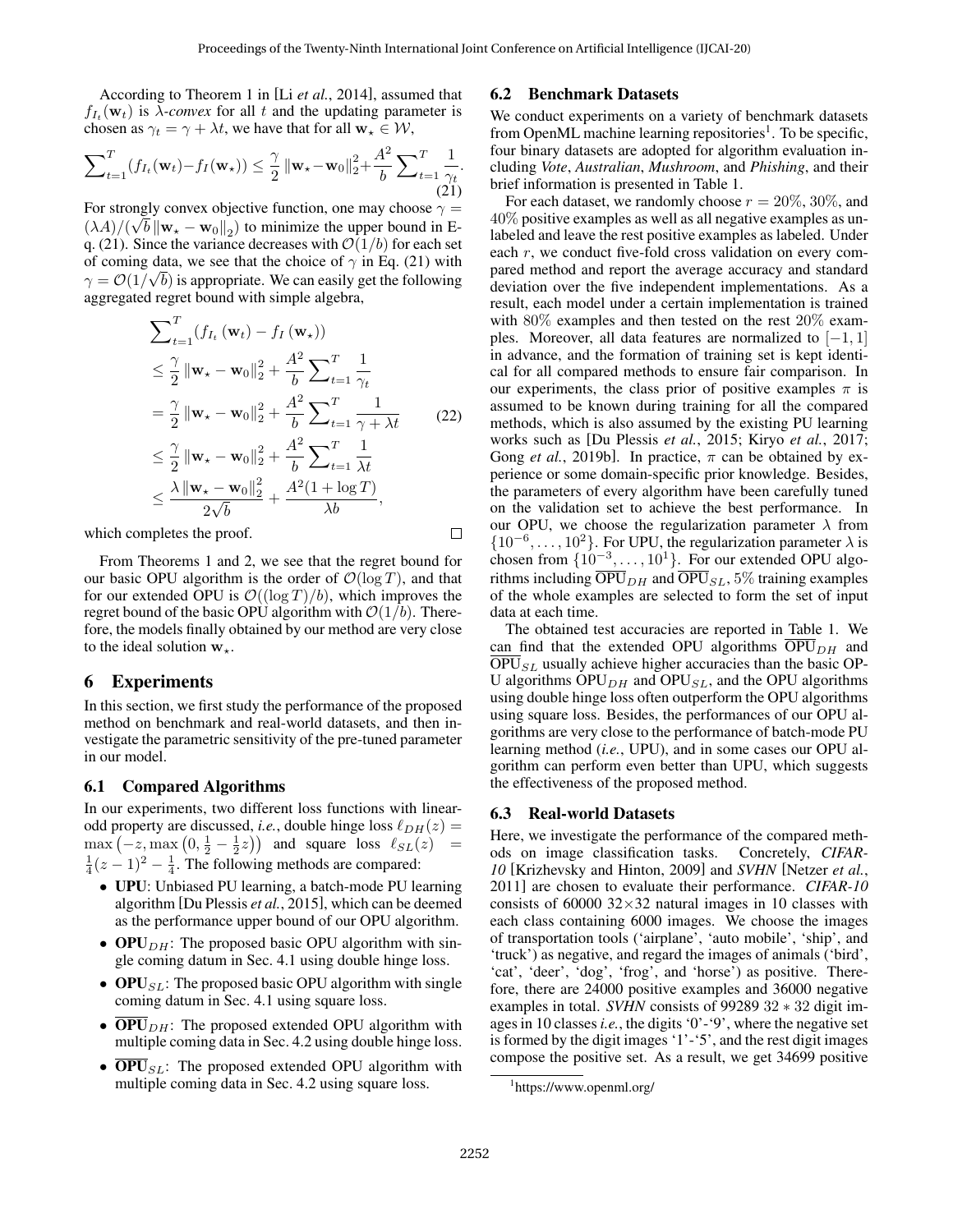| Dataset         | (n,d)       | $\boldsymbol{r}$ | UPU               | OPU <sub>DH</sub> | $OPU_{SL}$      | $OPU_{DH}$      | $OPU_{SL}$      |
|-----------------|-------------|------------------|-------------------|-------------------|-----------------|-----------------|-----------------|
| Vote            | (435, 16)   | 20%              | $0.920 + 0.087$   | $0.902 + 0.029$   | $0.887 + 0.024$ | $0.908 + 0.008$ | $0.911 + 0.022$ |
|                 |             | 30%              | $0.940 + 0.012$   | $0.894 + 0.025$   | $0.864 + 0.040$ | $0.908 + 0.026$ | $0.903 + 0.029$ |
|                 |             | 40%              | $0.959 + 0.006$   | $0.889 + 0.026$   | $0.877 + 0.041$ | $0.901 + 0.024$ | $0.898 + 0.038$ |
| Australian      | (690, 14)   | 20%              | $0.772 + 0.045$   | $0.808 + 0.012$   | $0.758 + 0.102$ | $0.864 + 0.023$ | $0.844 + 0.016$ |
|                 |             | 30%              | $0.827 + 0.025$   | $0.832 + 0.047$   | $0.720 + 0.104$ | $0.864 + 0.037$ | $0.850 + 0.027$ |
|                 |             | 40%              | $0.843 + 0.027$   | $0.743 + 0.125$   | $0.621 + 0.120$ | $0.861 + 0.031$ | $0.724 + 0.110$ |
| <b>Mushroom</b> | (8124, 112) | 20%              | $0.857 + 0.013$   | $0.810 + 0.004$   | $0.787 + 0.105$ | $0.836 + 0.078$ | $0.816 + 0.067$ |
|                 |             | 30%              | $0.800 + 0.006$   | $0.766 + 0.056$   | $0.768 + 0.028$ | $0.825 + 0.036$ | $0.789 + 0.046$ |
|                 |             | 40%              | $0.753 \pm 0.008$ | $0.740 + 0.012$   | $0.751 + 0.014$ | $0.840 + 0.067$ | $0.762 + 0.037$ |
| Phishing        | (11055, 68) | 20%              | $0.867 + 0.010$   | $0.827 + 0.007$   | $0.842 + 0.012$ | $0.856 + 0.005$ | $0.856 + 0.017$ |
|                 |             | 30%              | $0.893 + 0.013$   | $0.838 + 0.003$   | $0.835 + 0.004$ | $0.881 + 0.004$ | $0.871 + 0.012$ |
|                 |             | 40%              | $0.910 + 0.009$   | $0.826 + 0.004$   | $0.812 + 0.007$ | $0.890 + 0.004$ | $0.867 + 0.007$ |

Table 1: The accuracies of various methods on four OpenML benchmark datasets when  $r = 20\%$ , 30%, and 40%. The best record among the proposed OPU algorithms under each  $r$  is marked in **bold**.  $n$  and  $d$  are the amount of training data and feature dimension accordingly.

| Dataset     | $\boldsymbol{r}$ | UPU   | OPU <sub>DH</sub> | $OPU_{SL}$ | OPU <sub>DH</sub> | $OPU_{SL}$ |
|-------------|------------------|-------|-------------------|------------|-------------------|------------|
|             | 20%              | 0.848 | 0.810             | 0.840      | 0.824             | 0.844      |
| $CIFAR-10$  | 30%              | 0.842 | 0.827             | 0.792      | 0.832             | 0.803      |
|             | 40%              | 0.836 | 0.827             | 0.799      | 0.827             | 0.815      |
|             | 20%              | 0.838 | 0.833             | 0.783      | 0.835             | 0.812      |
| <b>SVHN</b> | 30%              | 0.846 | 0.808             | 0.798      | 0.818             | 0.805      |
|             | 40%              | 0.847 | 0.820             | 0.813      | 0.828             | 0.819      |

Table 2: The test accuracies on the adopted real-world datasets. The best record among the proposed OPU algorithms is marked in bold.

examples and 64590 negative examples. Note that the training set and the test set are split in advance with 50000 training examples and 10000 test examples for *CIFAR-10*, and 73257 training examples and 20632 test examples for *SVHN*.

In our experiments, we extract 512-dimensional GIST features for each image. Similar to the previous experiments, for each dataset, the situations  $r = 20\%, 30\%,$  and  $40\%$  are studied. The parameters of every method have been carefully tuned to achieve the best performance. The test accuracies achieved by the compared methods are presented in Table 2, where we can see that although our OPU algorithms receive the sequential data sequentially, their performances are very similar to the compared UPU learning algorithm with all data observed for model training. Therefore, the proposed OPU algorithms are effective in handling real-world data.

# 6.4 Parametric Sensitivity

This section investigates the sensitivity of our OPU algorithms to the tuning parameter  $\lambda$  and the positive class prior  $\pi$ appearing in the objective function Eq. (7) and Eq. (10) of our OPU learning model. Specifically, we examine the test accuracy of the extended OPU algorithm with double hinge loss  $(i.e., \overline{OPU}_{DH})$  on the two real-world datasets when  $r = 30\%$ . The proposed  $\overline{OPU}_{SL}$ , OPU<sub>DH</sub>, and OPU<sub>SL</sub> all exhibit similar results to  $\overline{OPU}_{DH}$ , so here we omit their parametric sensitivity curves due to the lack of space.

**Influence of**  $\lambda$ : The experimental results with  $\lambda$  changing from  $10^{-6}$  to  $10^{0}$  are reported in Figure. 1 (a), we see that  $\lambda$ is critical for our OPU algorithm to obtain satisfactory performance. To be specific, the choice of  $\lambda = 10^{-2}$  usually leads to high classification accuracy.

**Influence of**  $\pi$ : As mentioned previously, the positive class prior  $\pi$  might be unknown in practice, so it should be esti-



Figure 1: The parametric sensitivity of  $\lambda$  (a), and  $\pi$  (b) for  $\overline{OPU}_{DH}$ on *CIFAR-10* and *SVHN* datasets.

mated from experience or some domain-specific prior knowledge. However, such estimation can be inaccurate, therefore we investigate how the classification accuracy is influenced by the inaccurate  $\pi$ . More specifically, we tested our  $\overline{OPU}_{DH}$ by replacing  $\pi$  with inaccurate  $\hat{\pi} \in \{0.6\pi, 0.8\pi, \dots, 1.4\pi\}$  and inserting  $\hat{\pi}$  to the learning method. The experimental results are presented in Figure. 1 (b), which suggests that the performance of the proposed method will not severely decrease when the estimation is slightly deviated from the real  $\pi$ .

# 7 Conclusion

This paper proposed a novel OPU learning paradigm to deal with the sequential positive and unlabeled data. We show that with an unbiased estimate for the loss induced by the received positive or unlabeled example at each time, our OPU model can be effectively solved by gradient based online learning methods. Furthermore, two OPU algorithms with different formations of input data are developed, and their regret bounds have also been theoretically proved. The experimental results on both benchmark and real-world datasets clearly demonstrate the effectiveness of the proposed method. Since our method relies on the class prior  $\pi$ , we may design an online strategy to estimate  $\pi$  incrementally in the future.

# Acknowledgements

This research is supported by NSF of China (Nos: 61973162, U1713208), NSF of Jiangsu Province (No: BK20171430), the Fundamental Research Funds for the Central Universities (No: 30918011319), the Summit of the Six Top Talents Program (No: DZXX027), the Young Elite Scientists Sponsorship Program by CAST (No: 2018QNRC001), the Ant Financial Science Funds for Security Research of Ant Financial, and the Program for Changjiang Scholars.